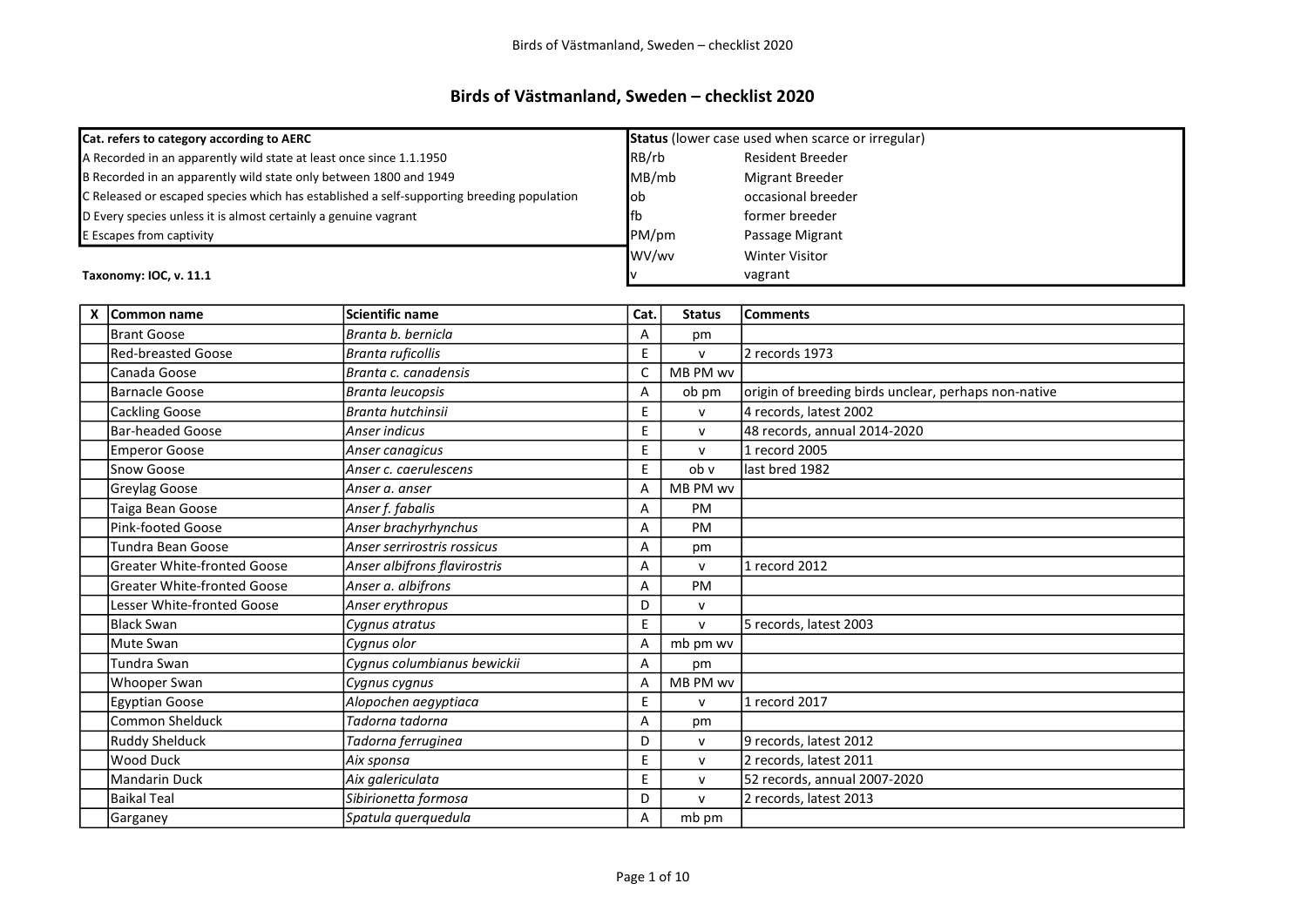| X Common name               | <b>Scientific name</b>     | Cat.         | <b>Status</b> | Comments                      |
|-----------------------------|----------------------------|--------------|---------------|-------------------------------|
| Northern Shoveler           | Spatula clypeata           | A            | mb pm         |                               |
| Gadwall                     | Mareca s. strepera         | A            | mb pm         |                               |
| Eurasian Wigeon             | Mareca penelope            | Α            | mb PM         |                               |
| American Wigeon             | Mareca americana           | A            | $\mathsf{v}$  | 3 records, latest 2013        |
| Mallard                     | Anas p. platyrhynchos      | A            | MB PM WV      |                               |
| American Black Duck         | Anas rubripes              | Α            | $\mathsf{v}$  | 1 record 2014                 |
| lNorthern Pintail           | Anas acuta                 | Α            | ob PM         |                               |
| lEurasian Teal              | Anas crecca                | A            | MB PM         |                               |
| Green-winged Teal           | Anas carolinensis          | Α            | $\mathsf{v}$  | 23 records, latest 2020       |
| <b>Red-crested Pochard</b>  | Netta rufina               | Α            | $\mathsf{v}$  | 2 records, latest 1999        |
| <b>Common Pochard</b>       | Aythya ferina              | A            | mb pm         |                               |
| Ferruginous Duck            | Aythya nyroca              | Α            | $\mathsf{v}$  | 5 records, latest 2003        |
| Ring-necked Duck            | Aythya collaris            | A            | $\mathsf{v}$  | 4 records, latest 2020        |
| <b>Tufted Duck</b>          | Aythya fuligula            | A            | MB PM wv      |                               |
| Greater Scaup               | Aythya m. marila           | Α            | pm            |                               |
| Lesser Scaup                | Aythya affinis             | Α            | $\mathsf{v}$  | 1 record 2004                 |
| Common Eider                | Somateria m. mollissima    | Α            | pm            |                               |
| Surf Scoter                 | Melanitta perspicillata    | Α            | $\mathsf{v}$  | 2 records, latest 2011        |
| <b>Velvet Scoter</b>        | Melanitta fusca            | A            | pm            |                               |
| Common Scoter               | Melanitta nigra            | A            | PM            |                               |
| Long-tailed Duck            | Clangula hyemalis          | Α            | pm            |                               |
| Common Goldeneye            | Bucephala c. clangula      | Α            | MB PM wv      |                               |
| Hooded Merganser            | Lophodytes cucullatus      | D            | $\mathsf{v}$  | 9 records, latest 2002        |
| Smew                        | Mergellus albellus         | A            | PM            |                               |
| Common Merganser            | Mergus m. merganser        | $\mathsf A$  | MB PM wv      |                               |
| Red-breasted Merganser      | Mergus serrator            | A            | mb pm         |                               |
| <b>Ruddy Duck</b>           | Oxyura jamaicensis         | D            | $\mathsf{V}$  | 2 records, latest 1997        |
| Northern Bobwhite           | Colinus virginianus subsp. | E            | $\mathsf{v}$  | 1 record 2005                 |
| <b>Hazel Grouse</b>         | Tetrastes b. bonasia       | A            | <b>RB</b>     |                               |
| <b>Western Capercaillie</b> | Tetrao u. urogallus        | Α            | RB            |                               |
| <b>Black Grouse</b>         | Lyrurus t. tetrix          | Α            | RB            |                               |
| Rock Ptarmigan              | Lagopus m. muta            | B            | $\mathsf{v}$  | 1 record 1895                 |
| <b>Willow Ptarmigan</b>     | Lagopus I. lagopus         | Α            | $\mathsf{v}$  | 3 recent records, latest 2000 |
| Chukar Partridge            | Alectoris chukar subsp.    | E            | ${\sf v}$     | 2 records, latest 2010        |
| <b>Grey Partridge</b>       | Perdix p. perdix           | $\mathsf C$  | rb            |                               |
| Common Quail                | Coturnix c. coturnix       | $\mathsf A$  | mb pm         |                               |
| <b>Common Pheasant</b>      | Phasianus colchicus subsp. | $\mathsf{C}$ | rb            |                               |
| Lady Amherst's Pheasant     | Chrysolophus amherstiae    | E            | $\mathsf{v}$  | 1 record 1984                 |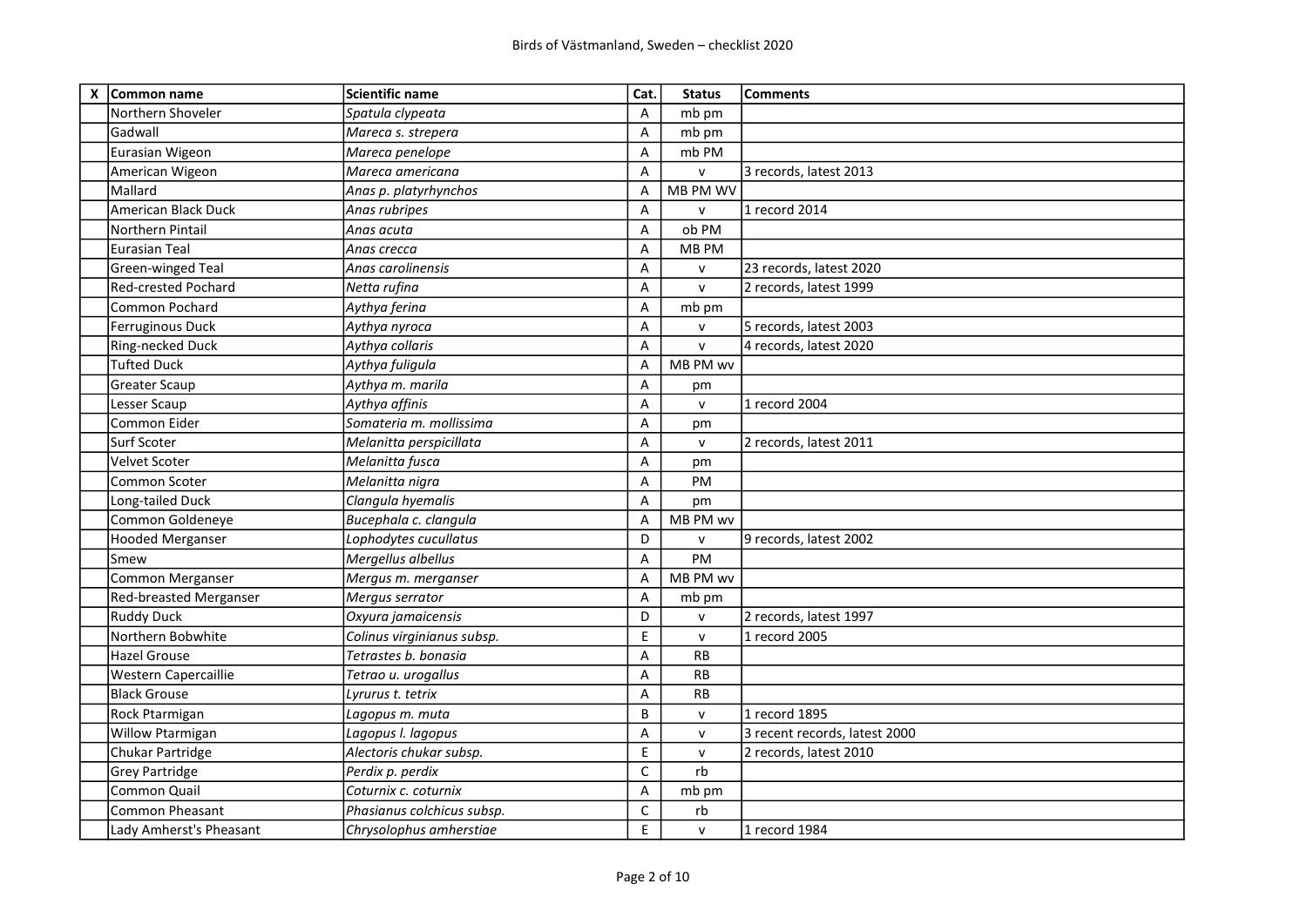| X | Common name                   | <b>Scientific name</b>       | Cat.                      | <b>Status</b> | <b>Comments</b>                                  |
|---|-------------------------------|------------------------------|---------------------------|---------------|--------------------------------------------------|
|   | European Nightjar             | Caprimulgus e. europaeus     | Α                         | MB pm         |                                                  |
|   | Alpine Swift                  | Tachymarptis m. melba        | Α                         | v             | 2 records, 1998 & 2001                           |
|   | Common Swift                  | Apus a. apus                 | $\overline{A}$            | MB PM         |                                                  |
|   | Little Bustard                | Tetrax tetrax                | Α                         | ${\sf v}$     | 1 record 2007                                    |
|   | Common Cuckoo                 | Cuculus c. canorus           | Α                         | <b>MB</b>     |                                                  |
|   | Rock Dove                     | Columba livia domest.        | $\mathsf{C}$              | <b>RB</b>     |                                                  |
|   | <b>Stock Dove</b>             | Columba oe. oenas            | Α                         | mb pm         |                                                  |
|   | Common Wood Pigeon            | Columba p. palumbus          | A                         | MB PM wv      |                                                  |
|   | European Turtle Dove          | Streptopelia t. turtur       | Α                         | ${\sf v}$     | 60 records, latest 2017                          |
|   | <b>Eurasian Collared Dove</b> | Streptopelia d. decaocto     | Α                         | rb            |                                                  |
|   | Water Rail                    | Rallus a. aquaticus          | Α                         | mb            |                                                  |
|   | Corn Crake                    | Crex crex                    | Α                         | mb            |                                                  |
|   | Little Crake                  | Zapornia parva               | Α                         | $\mathsf{v}$  | 20 records, latest 2004                          |
|   | <b>Spotted Crake</b>          | Porzana porzana              | A                         | mb            |                                                  |
|   | Common Moorhen                | Gallinula ch. chloropus      | A                         | mb pm         |                                                  |
|   | Eurasian Coot                 | Fulica a. atra               | Α                         | MB PM wv      |                                                  |
|   | Sandhill Crane                | Antigone canadensis          | Α                         | $\mathsf{v}$  | 1 record 2014                                    |
|   | Demoiselle Crane              | Grus virgo                   | Α                         | $\mathsf{V}$  | 3 records, latest 2014                           |
|   | <b>Common Crane</b>           | Grus grus                    | $\overline{A}$            | MB PM         |                                                  |
|   | Little Grebe                  | Tachybaptus r. ruficollis    | Α                         | mb pm wv      |                                                  |
|   | Red-necked Grebe              | Podiceps g. grisegena        | $\overline{A}$            | ob pm         |                                                  |
|   | <b>Great Crested Grebe</b>    | Podiceps c. cristatus        | A                         | MB PM         |                                                  |
|   | Horned Grebe                  | Podiceps a. auritus          | A                         | mb pm         |                                                  |
|   | <b>Black-necked Grebe</b>     | Podiceps n. nigricollis      | Α                         | ob v          | 6 breeding records, latest 2018, 9 other records |
|   | Chilean Flamingo              | Phoenicopterus chilensis     | E                         | $\mathsf{v}$  | 1 record 1967                                    |
|   | Eurasian Stone-curlew         | Burhinus oe. oedicnemus      | $\boldsymbol{\mathsf{A}}$ | $\mathsf{v}$  | 2 records, 1988 & 2020                           |
|   | Eurasian Oystercatcher        | Haematopus o. ostralegus     | $\overline{A}$            | mb pm         |                                                  |
|   | <b>Black-winged Stilt</b>     | Himantopus himantopus        | Α                         | v             | 3 records, latest 2015                           |
|   | Pied Avocet                   | Recurvirostra avosetta       | Α                         | $\mathsf{v}$  | 6 records, latest 2007                           |
|   | Northern Lapwing              | Vanellus vanellus            | Α                         | MB PM         |                                                  |
|   | White-tailed Lapwing          | Vanellus leucurus            | Α                         | v             | 1 record 1997                                    |
|   | European Golden Plover        | Pluvialis apricaria          | A                         | mb PM         |                                                  |
|   | Pacific Golden Plover         | Pluvialis fulva              | Α                         | ${\sf V}$     | 1 record 1989                                    |
|   | American Golden Plover        | Pluvialis dominica           | Α                         | ${\sf v}$     | 1 record 1992                                    |
|   | <b>Grey Plover</b>            | Pluvialis s. squatarola      | Α                         | pm            |                                                  |
|   | Common Ringed Plover          | Charadrius hiaticula tundrae | Α                         | pm            |                                                  |
|   | Little Ringed Plover          | Charadrius dubius curonicus  | Α                         | mb pm         |                                                  |
|   | Kentish Plover                | Charadrius a. alexandrinus   | A                         | $\mathsf{V}$  | 2 records, 1988 & 1992                           |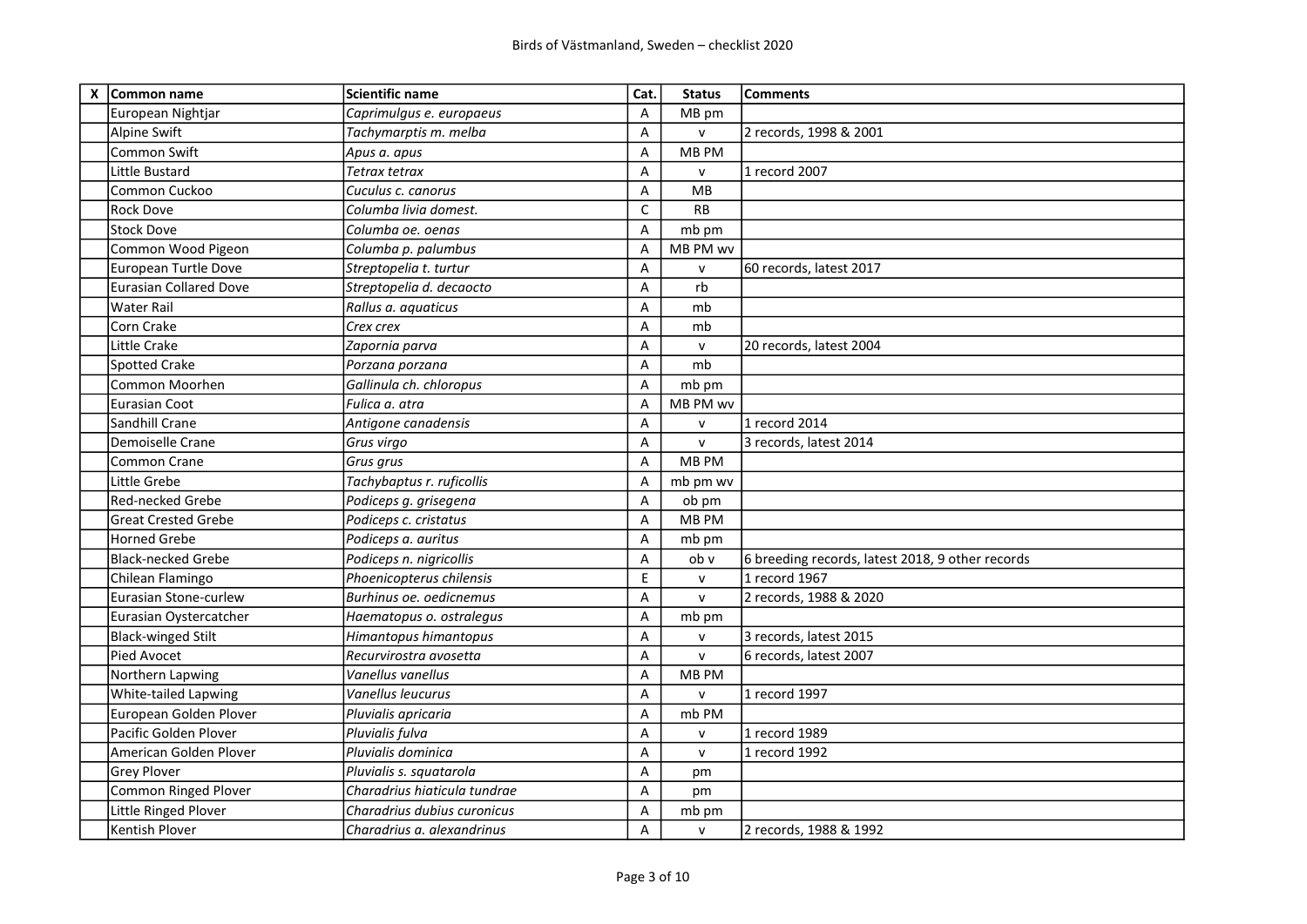| X Common name                  | <b>Scientific name</b>          | Cat.                      | <b>Status</b> | <b>Comments</b>                           |
|--------------------------------|---------------------------------|---------------------------|---------------|-------------------------------------------|
| <b>Lesser Sand Plover</b>      | Charadrius mongolus subsp.      | A                         | $\mathsf{v}$  | 1 record 1996                             |
| <b>Greater Sand Plover</b>     | Charadrius leschenaultii subsp. | $\overline{A}$            | $\mathsf{v}$  | 1 record 2020                             |
| <b>Eurasian Dotterel</b>       | Charadrius morinellus           | A                         | pm            |                                           |
| lEurasian Whimbrel             | Numenius ph. phaeopus           | $\overline{A}$            | pm            |                                           |
| lEurasian Curlew               | Numenius a. arquata             | $\overline{A}$            | mb PM         |                                           |
| Bar-tailed Godwit              | Limosa I. lapponica             | Α                         | pm            |                                           |
| Black-tailed Godwit            | Limosa I. limosa                | $\overline{A}$            | fb pm         |                                           |
| <b>Ruddy Turnstone</b>         | Arenaria i. interpres           | $\overline{A}$            | pm            |                                           |
| <b>Red Knot</b>                | Calidris c. canutus             | Α                         | pm            |                                           |
| Ruff                           | Calidris pugnax                 | $\overline{A}$            | ob PM         | last bred 1999                            |
| Broad-billed Sandpiper         | Calidris f. falcinellus         | Α                         | pm            |                                           |
| Curlew Sandpiper               | Calidris ferruginea             | $\boldsymbol{\mathsf{A}}$ | pm            |                                           |
| Temminck's Stint               | Calidris temminckii             | $\overline{A}$            | pm            |                                           |
| <b>Red-necked Stint</b>        | Calidris ruficollis             | A                         | $\mathsf{V}$  | 1 record 1989                             |
| Sanderling                     | Calidris a. alba                | A                         | $\mathsf{V}$  | 91 records, mainly 1985-1992, latest 2020 |
| Dunlin                         | Calidris a. alpina              | A                         | PM            |                                           |
| Purple Sandpiper               | Calidris maritima               | A                         | $\mathsf{v}$  | 6 records, latest 2020                    |
| Little Stint                   | Calidris minuta                 | Α                         | pm            |                                           |
| <b>White-rumped Sandpiper</b>  | Calidris fuscicollis            | A                         | ${\sf V}$     | 3 records, latest 2007                    |
| Pectoral Sandpiper             | Calidris melanotos              | A                         | $\mathsf{V}$  | 8 records, latest 2010                    |
| Long-billed Dowitcher          | Limnodromus scolopaceus         | A                         | $\mathsf{V}$  | 1 record 2013                             |
| Eurasian Woodcock              | Scolopax rusticola              | Α                         | MB            |                                           |
| Jack Snipe                     | Lymnocryptes minimus            | A                         | pm            |                                           |
| <b>Great Snipe</b>             | Gallinago media                 | $\overline{A}$            | fb PM         |                                           |
| Common Snipe                   | Gallinago g. gallinago          | A                         | MB PM         |                                           |
| <b>Terek Sandpiper</b>         | Xenus cinereus                  | $\overline{A}$            | $\mathsf{v}$  | 1 record 1987                             |
| Red-necked Phalarope           | Phalaropus lobatus              | Α                         | pm            |                                           |
| <b>Red Phalarope</b>           | Phalaropus fulicarius           | A                         | $\mathsf{v}$  | 2 records, 1992 & 2020                    |
| Common Sandpiper               | Actitis hypoleucos              | $\overline{A}$            | <b>MB PM</b>  |                                           |
| Green Sandpiper                | Tringa ochropus                 | Α                         | MB PM         |                                           |
| Lesser Yellowlegs              | Tringa flavipes                 | Α                         | $\mathsf{v}$  | 2 records, 2000 & 2001                    |
| Common Redshank                | Tringa t. totanus               | $\overline{A}$            | mb pm         |                                           |
| Marsh Sandpiper                | Tringa stagnatilis              | Α                         | $\mathsf{v}$  | 31 records, latest 2019                   |
| <b>Wood Sandpiper</b>          | Tringa glareola                 | $\overline{A}$            | MB PM         |                                           |
| Spotted Redshank               | Tringa erythropus               | Α                         | PM            |                                           |
| <b>Common Greenshank</b>       | Tringa nebularia                | $\overline{A}$            | mb PM         |                                           |
| <b>Black-winged Pratincole</b> | Glareola nordmanni              | Α                         | ${\sf V}$     | 4 records, latest 2016                    |
| Black-legged Kittiwake         | Rissa t. tridactyla             | A                         | $\mathsf{V}$  | 32 records, latest 2020                   |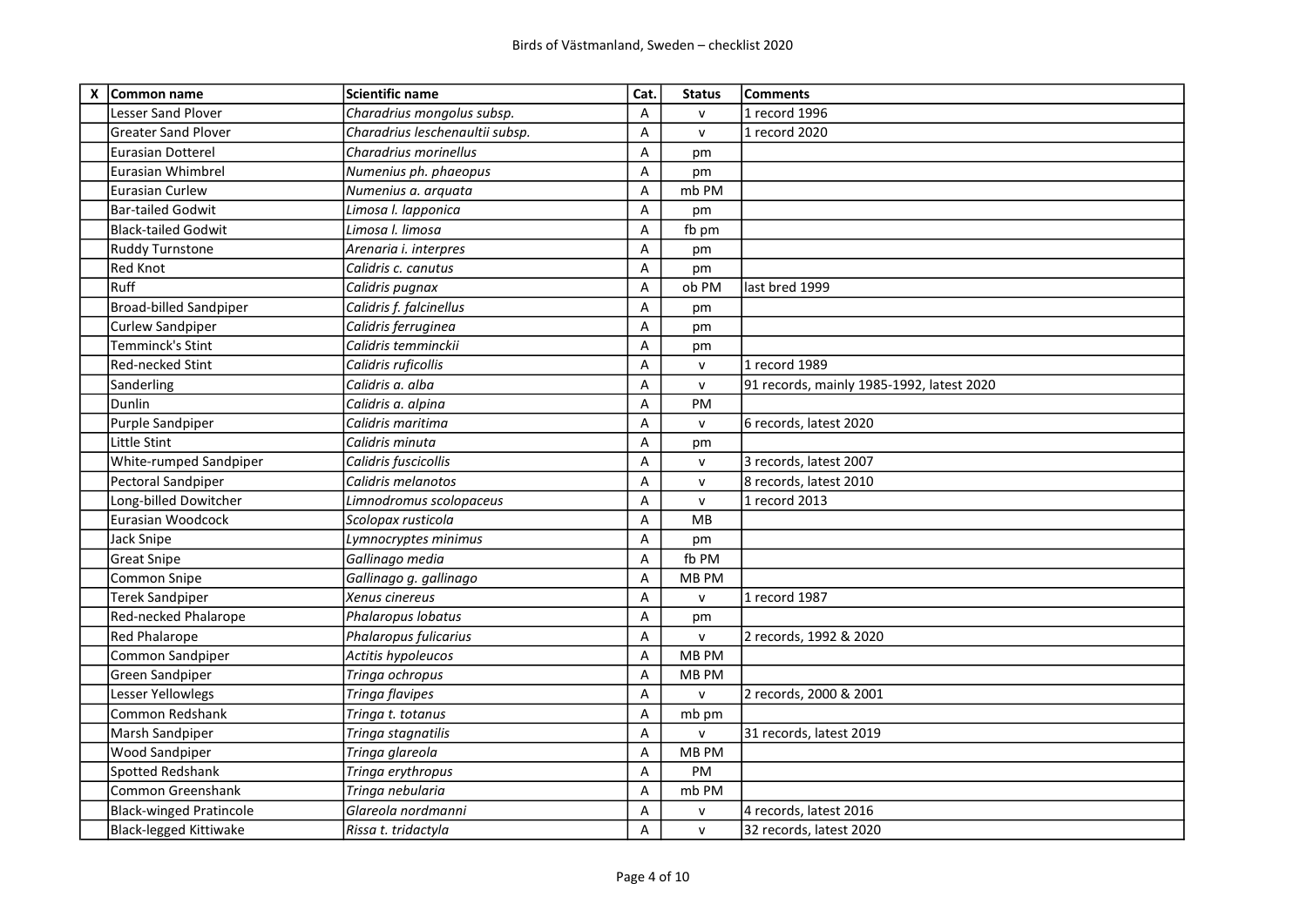| X Common name            | <b>Scientific name</b>      | Cat.           | <b>Status</b> | <b>Comments</b>         |
|--------------------------|-----------------------------|----------------|---------------|-------------------------|
| lBlack-headed Gull       | Chroicocephalus ridibundus  | A              | MB PM wv      |                         |
| Little Gull              | Hydrocoloeus minutus        | A              | mb pm         |                         |
| Ross's Gull              | Rhodostethia rosea          | A              | $\mathsf{v}$  | 1 record 1982           |
| Franklin's Gull          | Leucophaeus pipixcan        | A              | $\mathsf{v}$  | 1 record 1982           |
| Mediterranean Gull       | Ichthyaetus melanocephalus  | A              | $\mathsf{v}$  | 3 records, latest 2012  |
| lMew Gull                | Larus c. canus              | $\overline{A}$ | MB PM wv      |                         |
| Great Black-backed Gull  | Larus marinus               | A              | mb pm wv      |                         |
| lGlaucous Gull           | Larus h. hyperboreus        | A              | $\mathsf{v}$  | 26 records, latest 2018 |
| Iceland Gull             | Larus g. glaucoides         | A              | $\mathsf{v}$  | 1 record 1992           |
| European Herring Gull    | Larus a. argentatus         | A              | MB PM WV      |                         |
| Caspian Gull             | Larus cachinnans            | A              | $\mathsf{v}$  | 9 records, latest 2020  |
| Lesser Black-backed Gull | Larus fuscus intermedius    | A              | $\mathsf{v}$  | 18 records, latest 2016 |
| Lesser Black-backed Gull | Larus f. fuscus             | A              | fb pm         |                         |
| Caspian Tern             | Hydroprogne caspia          | $\mathsf A$    | pm            |                         |
| Sandwich Tern            | Thalasseus sandvicensis     | A              | $\mathsf{v}$  | 6 records, latest 2001  |
| Little Tern              | Sternula a. albifrons       | Α              | $\mathsf{v}$  | 14 records, latest 2010 |
| Common Tern              | Sterna h. hirundo           | Α              | MB PM         |                         |
| <b>Arctic Tern</b>       | Sterna paradisaea           | A              | pm            |                         |
| <b>Whiskered Tern</b>    | Chlidonias h. hybrida       | Α              | $\mathsf{V}$  | 1 record 2000           |
| White-winged Tern        | Chlidonias leucopterus      | Α              | $\mathsf{v}$  | 14 records, latest 2017 |
| Black Tern               | Chlidonias n. niger         | A              | mb pm         |                         |
| Great Skua               | Stercorarius skua           | A              | $\mathsf{v}$  | 1 record 1986           |
| Pomarine Jaeger          | Stercorarius pomarinus      | Α              | $\mathsf{v}$  | 13 records, latest 2005 |
| Parasitic Jaeger         | Stercorarius parasiticus    | $\mathsf A$    | pm            | 85 records, latest 2020 |
| Long-tailed Jaeger       | Stercorarius I. longicaudus | A              | $\mathsf{V}$  | 9 records, latest 2019  |
| Little Auk               | Alle a. alle                | A              | $\mathsf{v}$  | 2 records, 1879 & 2002  |
| Common Murre             | Uria aalge subsp.           | A              | $\mathsf{v}$  | 2 records 1997          |
| <b>Razorbill</b>         | Alca t. torda               | A              | $\mathsf{v}$  | 11 record 2003          |
| Black Guillemot          | Cepphus grylle subsp.       | Α              | $\mathsf{v}$  | 2 records, 1979 & 1986  |
| Red-throated Loon        | Gavia stellata              | A              | MB pm         |                         |
| Black-throated Loon      | Gavia a. arctica            | Α              | MB PM         |                         |
| Common Loon              | Gavia immer                 | A              | $\mathsf{v}$  | 5 records, latest 2010  |
| Yellow-billed Loon       | Gavia adamsii               | Α              | v             | 3 records, latest 2013  |
| Leach's Storm Petrel     | Oceanodroma I. leucorhoa    | B              | v             | 1 record 1902           |
| Northern Fulmar          | Fulmarus g. glacialis       | A              | $\mathsf{v}$  | 1 record 1993           |
| <b>Black Stork</b>       | Ciconia nigra               | Α              | v             | 18 records, latest 2018 |
| <b>White Stork</b>       | Ciconia c. ciconia          | Α              | v             | 95 records, latest 2020 |
| Northern Gannet          | Morus bassanus              | A              | $\mathsf{v}$  | 1 record 1970           |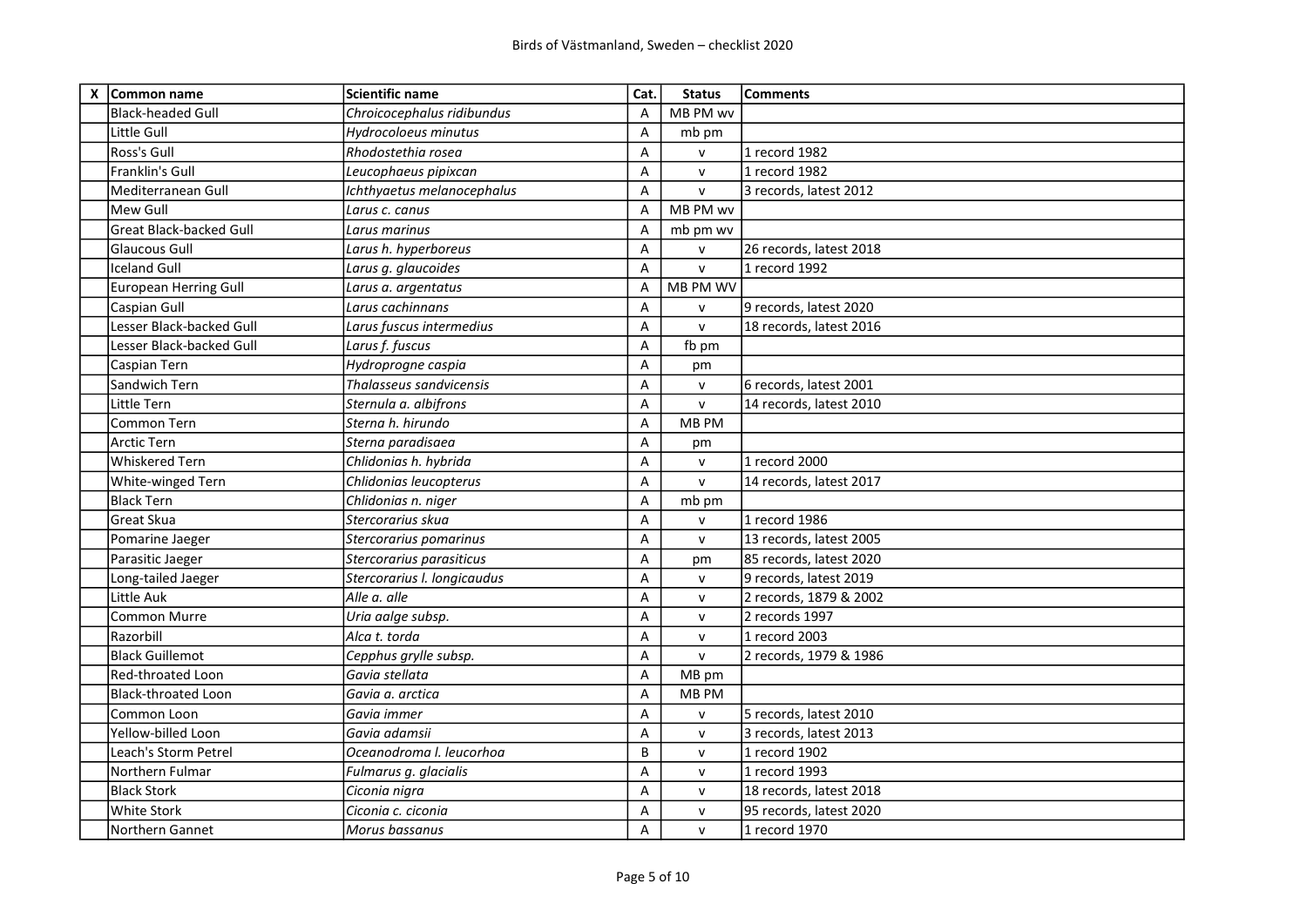| X Common name                | <b>Scientific name</b>       | Cat.                      | <b>Status</b>   | <b>Comments</b>                |
|------------------------------|------------------------------|---------------------------|-----------------|--------------------------------|
| <b>Great Cormorant</b>       | Phalacrocorax c. carbo       | A                         | pm              |                                |
| <b>Great Cormorant</b>       | Phalacrocorax carbo sinensis | A                         | mb pm           |                                |
| Glossy Ibis                  | Plegadis falcinellus         | A                         | $\mathsf{v}$    | 1 record 2012                  |
| Eurasian Spoonbill           | Platalea I. leucorodia       | A                         | $\mathsf{v}$    | 1 record 1999                  |
| lEurasian Bittern            | Botaurus s. stellaris        | Α                         | mb              |                                |
| Little Bittern               | Ixobrychus m. minutus        | $\overline{A}$            | $\mathsf{v}$    | 2 records, 1820 & 1990         |
| Grey Heron                   | Ardea c. cinerea             | A                         | mb pm wv        |                                |
| Purple Heron                 | Ardea p. purpurea            | A                         | $\mathsf{v}$    | 3 records, latest 1995         |
| Great Egret                  | Ardea a. alba                | Α                         | $\mathsf{v}$    | 106 records, annual 2010-2020  |
| Little Egret                 | Egretta g. garzetta          | Α                         | v               | 3 records, 1968, 1971 & 2015   |
| Pink-backed Pelican          | Pelecanus rufescens          | $\mathsf E$               | $\mathsf{v}$    | 1 record 1998                  |
| <b>Western Osprey</b>        | Pandion h. haliaetus         | A                         | MB pm           |                                |
| European Honey Buzzard       | Pernis apivorus              | A                         | MB PM           |                                |
| Cinereous Vulture            | Aegypius monachus            | D                         | $\mathsf{v}$    | 1 record 2019                  |
| <b>Lesser Spotted Eagle</b>  | Clanga pomarina              | A                         | $\mathsf{v}$    | 3 records, latest 2011         |
| <b>Greater Spotted Eagle</b> | Clanga clanga                | Α                         | $\mathsf{v}$    | 8 records, latest 2013         |
| Steppe Eagle                 | Aquila nipalensis orientalis | Α                         | $\mathsf{v}$    | 1 record 2011                  |
| Golden Eagle                 | Aquila ch. chrysaetos        | $\overline{A}$            | pm wv           |                                |
| Eurasian Sparrowhawk         | Accipiter n. nisus           | A                         | <b>RB PM wv</b> |                                |
| Northern Goshawk             | Accipiter g. gentilis        | A                         | rb pm wv        |                                |
| Northern Goshawk             | Accipiter gentilis buteoides | A                         | $\mathsf{v}$    | 1 record 1957                  |
| Western Marsh Harrier        | Circus ae. aeruginosus       | A                         | MB pm           |                                |
| <b>Hen Harrier</b>           | Circus cyaneus               | Α                         | PM wv           |                                |
| lPallid Harrier              | Circus macrourus             | Α                         | pm              | 125 records, latest 2020       |
| Montagu's Harrier            | Circus pygargus              | A                         | ob pm           | last bred 2020                 |
| <b>Red Kite</b>              | Milvus m. milvus             | A                         | pm              |                                |
| <b>Black Kite</b>            | Milvus m. migrans            | A                         | ob pm           |                                |
| <b>White-tailed Eagle</b>    | Haliaeetus a. albicilla      | A                         | rb PM WV        |                                |
| Rough-legged Buzzard         | Buteo I. lagopus             | A                         | ob PM wv        | last bred 1987                 |
| Common Buzzard               | Buteo b. buteo               | A                         | MB PM wv        |                                |
| Boreal Owl                   | Aegolius f. funereus         | A                         | <b>RB</b>       |                                |
| Northern Hawk-Owl            | Surnia u. ulula              | A                         | ob wv           |                                |
| Eurasian Pygmy Owl           | Glaucidium p. passerinum     | Α                         | RB              |                                |
| Eurasian Scops Owl           | Otus s. scops                | A                         | $\mathsf{v}$    | 2 records, 1952 & 1973         |
| Long-eared Owl               | Asio o. otus                 | A                         | MB wv?          |                                |
| Short-eared Owl              | Asio f. flammeus             | $\boldsymbol{\mathsf{A}}$ | ob pm           |                                |
| Snowy Owl                    | <b>Bubo scandiacus</b>       | Α                         | $\mathsf{V}$    | 26 recent records, latest 2009 |
| Eurasian Eagle-Owl           | Bubo b. bubo                 | A                         | rb              |                                |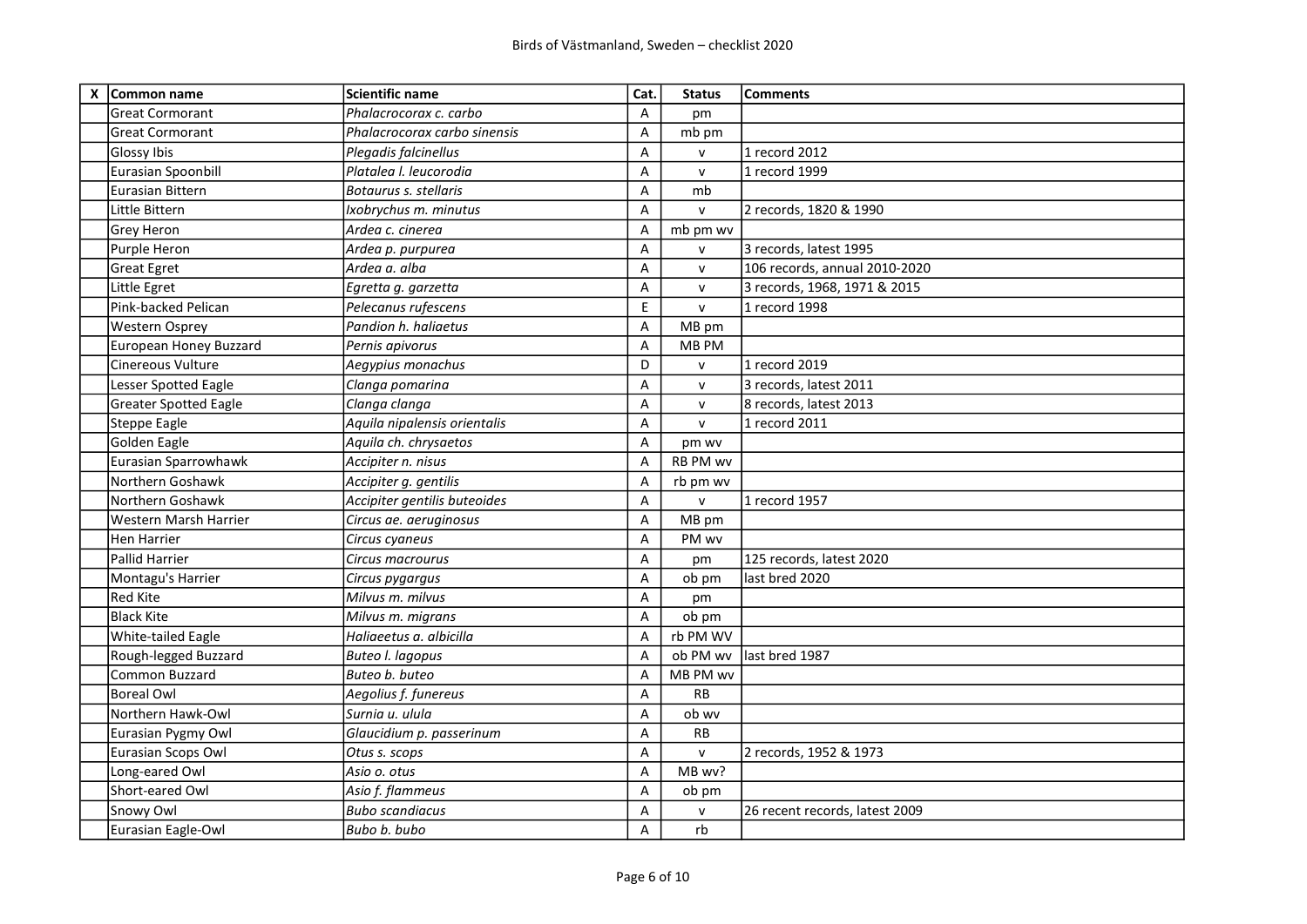| X | Common name                     | Scientific name                       | Cat.           | <b>Status</b> | <b>Comments</b>                               |
|---|---------------------------------|---------------------------------------|----------------|---------------|-----------------------------------------------|
|   | Tawny Owl                       | Strix a. aluco                        | Α              | <b>RB</b>     |                                               |
|   | Ural Owl                        | Strix uralensis liturata              | Α              | rb            |                                               |
|   | <b>Great Grey Owl</b>           | Strix nebulosa lapponica              | A              | rb            |                                               |
|   | Eurasian Hoopoe                 | Upupa e. epops                        | Α              | ob pm         | <b>bred 2008</b>                              |
|   | European Roller                 | Coracias g. garrulus                  | Α              | $\mathsf{v}$  | 4 recent records, latest 2009                 |
|   | Common Kingfisher               | Alcedo atthis ispida                  | Α              | mb pm wv      |                                               |
|   | European Bee-eater              | Merops apiaster                       | Α              | ${\sf v}$     | 8 records, latest 2015                        |
|   | Eurasian Wryneck                | Jynx t. torquilla                     | Α              | <b>MB</b>     |                                               |
|   | Eurasian Three-toed Woodpecker  | Picoides t. tridactylus               | A              | rb            |                                               |
|   | Lesser Spotted Woodpecker       | Dryobates m. minor                    | Α              | rb            |                                               |
|   | <b>Great Spotted Woodpecker</b> | Dendrocopos m. major                  | Α              | <b>RB</b>     |                                               |
|   | White-backed Woodpecker         | Dendrocopos I. leucotos               | Α              | fb v          | last bred 1987, last sighting 2020            |
|   | <b>Black Woodpecker</b>         | Dryocopus m. martius                  | Α              | <b>RB</b>     |                                               |
|   | European Green Woodpecker       | Picus v. viridis                      | $\overline{A}$ | <b>RB</b>     |                                               |
|   | Grey-headed Woodpecker          | Picus c. canus                        | Α              | rb            |                                               |
|   | Lesser Kestrel                  | Falco naumanni                        | Α              | ${\sf v}$     | 2 records, 1960 & 1998                        |
|   | Common Kestrel                  | Falco t. tinnunculus                  | Α              | MB pm wv      |                                               |
|   | Red-footed Falcon               | Falco vespertinus                     | Α              | $\mathsf{v}$  | 87 recent records, almost annual 1990-2020    |
|   | Merlin                          | Falco columbarius aesalon             | $\overline{A}$ | ob PM         | last bred 1994                                |
|   | Eurasian Hobby                  | Falco s. subbuteo                     | Α              | MB pm         |                                               |
|   | Gyrfalcon                       | Falco rusticolus                      | Α              | $\mathsf{v}$  | 41 records, latest 2020                       |
|   | Peregrine Falcon                | Falco p. peregrinus                   | $\overline{A}$ | ob pm wv      | bred annually 2015-2020                       |
|   | <b>Red-backed Shrike</b>        | Lanius collurio                       | Α              | MB            |                                               |
|   | Lesser Grey Shrike              | Lanius minor                          | Α              | $\mathsf{V}$  | 1 record 1993                                 |
|   | <b>Great Grey Shrike</b>        | Lanius e. excubitor                   | $\overline{A}$ | mb pm WV      |                                               |
|   | Eurasian Golden Oriole          | Oriolus oriolus                       | Α              | $\mathsf{v}$  | 106 recent records, almost annually 1976-2020 |
|   | Siberian Jay                    | Perisoreus i. infaustus               | Α              | $\mathsf{v}$  | 20 records, latest 2013                       |
|   | Eurasian Jay                    | Garrulus g. glandarius                | Α              | RB pm         |                                               |
|   | <b>Eurasian Magpie</b>          | Pica p. pica                          | Α              | <b>RB</b>     |                                               |
|   | Spotted Nutcracker              | Nucifraga c. caryocatactes            | Α              | rb            |                                               |
|   | Spotted Nutcracker              | Nucifraga caryocatactes macrorhynchos | Α              | ob pm         |                                               |
|   | Western Jackdaw                 | Coloeus m. monedula                   | A              | <b>RB PM</b>  |                                               |
|   | Rook                            | Corvus f. frugilegus                  | Α              | PM wv         |                                               |
|   | <b>Carrion Crow</b>             | Corvus c. corone                      | Α              | ${\sf v}$     | 17 records, latest 2017                       |
|   | <b>Hooded Crow</b>              | Corvus c. cornix                      | Α              | RB PM         |                                               |
|   | Northern Raven                  | Corvus c. corax                       | Α              | <b>RB</b>     |                                               |
|   | <b>Bohemian Waxwing</b>         | Bombycilla g. garrulus                | Α              | PM WV         |                                               |
|   | Coal Tit                        | Periparus a. ater                     | A              | <b>RB</b>     |                                               |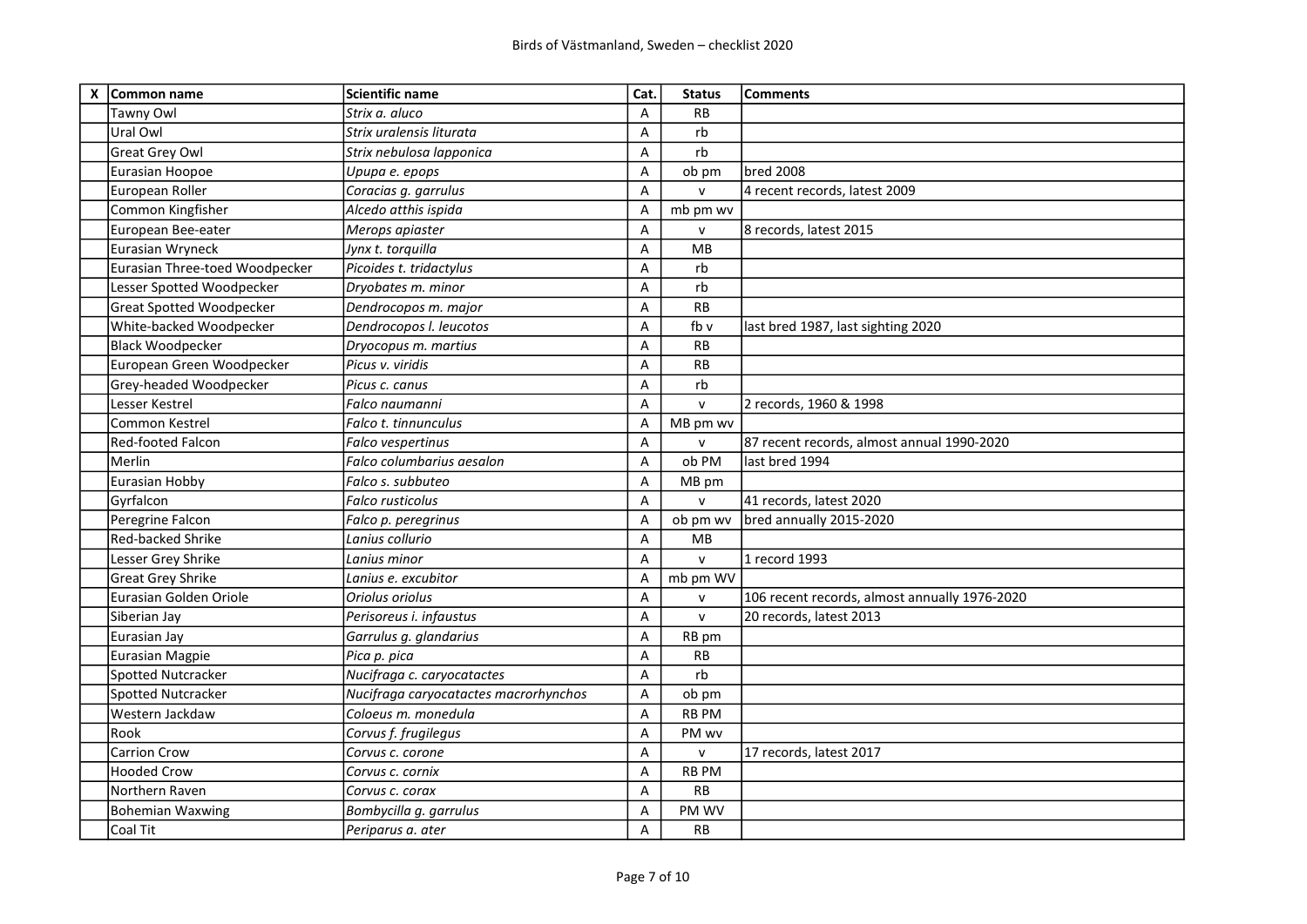| X | Common name                    | <b>Scientific name</b>              | Cat.           | <b>Status</b> | Comments                                                          |
|---|--------------------------------|-------------------------------------|----------------|---------------|-------------------------------------------------------------------|
|   | <b>European Crested Tit</b>    | Lophophanes c. cristatus            | A              | <b>RB</b>     |                                                                   |
|   | Grey-headed Chickadee          | Poecile cinctus lapponicus          | Α              | $\mathsf{v}$  | 8 records, latest 1987                                            |
|   | Marsh Tit                      | Poecile p. palustris                | A              | RB            |                                                                   |
|   | <b>Willow Tit</b>              | Poecile montanus borealis           | Α              | <b>RB</b>     |                                                                   |
|   | <b>Eurasian Blue Tit</b>       | Cyanistes c. caeruleus              | Α              | RB            |                                                                   |
|   | <b>Great Tit</b>               | Parus m. major                      | $\overline{A}$ | <b>RB</b>     |                                                                   |
|   | <b>Eurasian Penduline Tit</b>  | Remiz p. pendulinus                 | Α              | fb v          | first record 1989, bred almost annually 1989-2002, last bred 2019 |
|   | <b>Bearded Reedling</b>        | Panurus b. biarmicus                | $\overline{A}$ | rb mb         |                                                                   |
|   | Woodlark                       | Lullula a. arborea                  | A              | MB pm         |                                                                   |
|   | Eurasian Skylark               | Alauda a. arvensis                  | Α              | MB PM         |                                                                   |
|   | <b>Crested Lark</b>            | Galerida cristata subsp.            | Α              | $\mathsf{v}$  | 5 records, latest 1991                                            |
|   | <b>Horned Lark</b>             | Eremophila alpestris flava          | A              | pm            | 62 recent records, latest 2020                                    |
|   | <b>Greater Short-toed Lark</b> | Calandrella brachydactyla subsp.    | A              | $\mathsf{v}$  | 2 records, 2001 & 2007                                            |
|   | <b>White-eared Bulbul</b>      | Pycnonotus leucotis mesopotamia     | E              | $\mathsf{v}$  | 1 record 2012                                                     |
|   | Sand Martin                    | Riparia r. riparia                  | A              | mb PM         |                                                                   |
|   | <b>Barn Swallow</b>            | Hirundo r. rustica                  | Α              | MB PM         |                                                                   |
|   | Common House Martin            | Delichon u. urbicum                 | A              | MB PM         |                                                                   |
|   | Long-tailed Tit                | Aegithalos c. caudatus              | A              | RB            |                                                                   |
|   | Long-tailed Tit                | Aegithalos caudatus europaeus       | $\overline{A}$ | $\mathsf{v}$  | 5 records, latest 2008                                            |
|   | Wood Warbler                   | Phylloscopus sibilatrix             | $\overline{A}$ | MB pm         |                                                                   |
|   | Yellow-browed Warbler          | Phylloscopus inornatus              | Α              | $\mathsf{v}$  | 26 records, latest 2020, annual 2013-2020                         |
|   | Pallas's Leaf Warbler          | Phylloscopus proregulus             | A              | $\mathsf{v}$  | 4 records, latest 2020                                            |
|   | Willow Warbler                 | Phylloscopus t. trochilus           | A              | MB            |                                                                   |
|   | Willow Warbler                 | Phylloscopus trochilus acredula     | A              | PM            |                                                                   |
|   | Common Chiffchaff              | Phylloscopus collybita abietinus    | A              | PM            |                                                                   |
|   | Common Chiffchaff              | Phylloscopus c. collybita           | Α              | mb            |                                                                   |
|   | Common Chiffchaff              | Phylloscopus collybita tristis      | Α              | $\mathsf{V}$  | 1 record 1996                                                     |
|   | Greenish Warbler               | Phylloscopus trochiloides viridanus | A              | $\mathsf{v}$  | 52 records, latest 2020                                           |
|   | <b>Great Reed Warbler</b>      | Acrocephalus a. arundinaceus        | Α              | mb pm         |                                                                   |
|   | Sedge Warbler                  | Acrocephalus schoenobaenus          | A              | MB PM         |                                                                   |
|   | <b>Blyth's Reed Warbler</b>    | Acrocephalus dumetorum              | $\overline{A}$ | mb            |                                                                   |
|   | Eurasian Reed Warbler          | Acrocephalus sc. scirpaceus         | A              | MB PM         |                                                                   |
|   | Marsh Warbler                  | Acrocephalus palustris              | Α              | mb pm         |                                                                   |
|   | Icterine Warbler               | Hippolais icterina                  | Α              | MB            |                                                                   |
|   | <b>River Warbler</b>           | Locustella fluviatilis              | A              | mb            |                                                                   |
|   | Savi's Warbler                 | Locustella I. luscinioides          | A              | $\mathsf{v}$  | 63 recent records, annually 2010-2020                             |
|   | Common Grasshopper Warbler     | Locustella n. naevia                | A              | mb            |                                                                   |
|   | Eurasian Blackcap              | Sylvia a. atricapilla               | A              | MB PM wv      |                                                                   |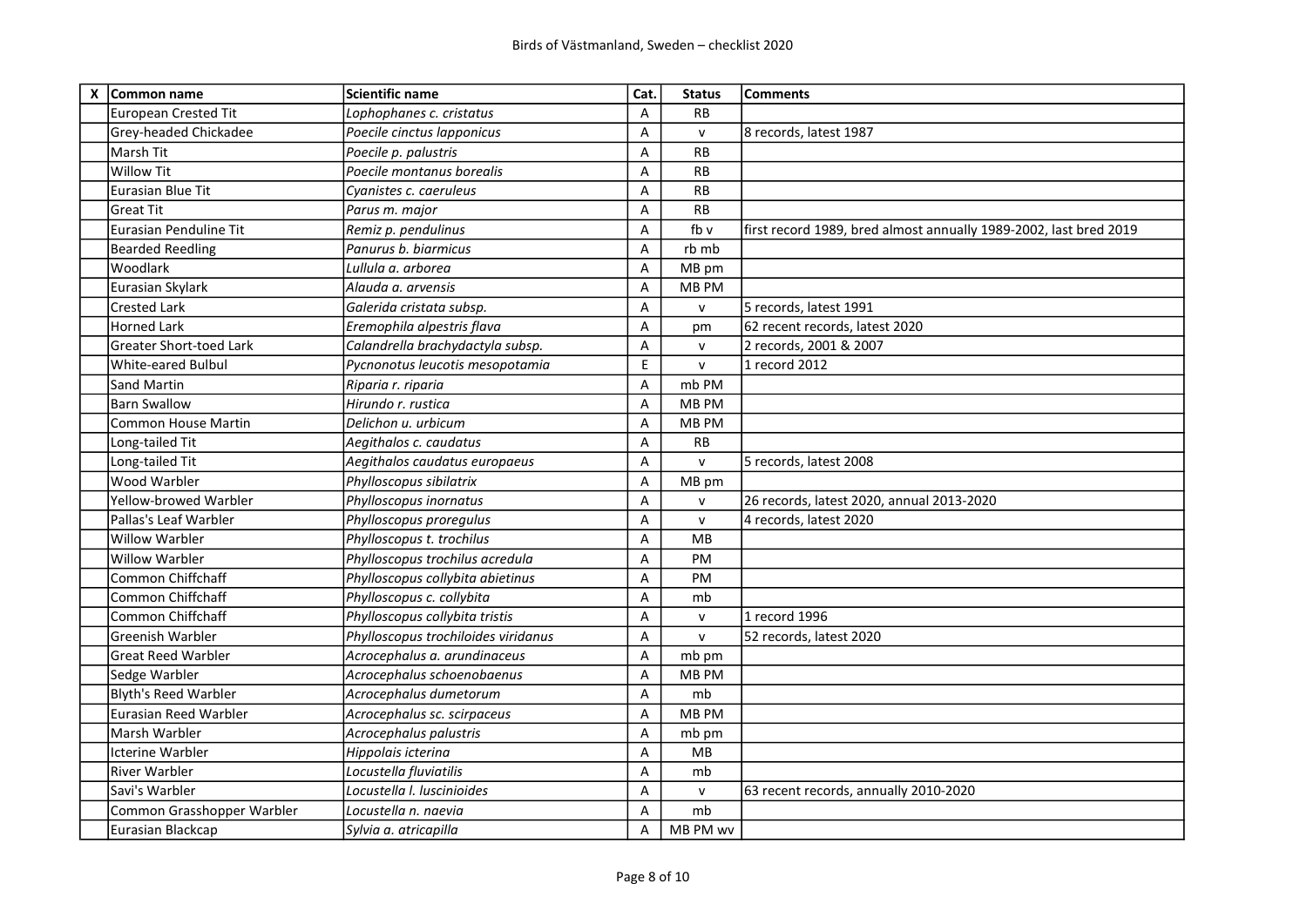| X Common name                | <b>Scientific name</b>               | Cat.           | <b>Status</b> | <b>Comments</b>            |
|------------------------------|--------------------------------------|----------------|---------------|----------------------------|
| Garden Warbler               | Sylvia b. borin                      | A              | MB pm         |                            |
| <b>Barred Warbler</b>        | Curruca n. nisoria                   | A              | $\mathsf{v}$  | 17 records, latest 2013    |
| Lesser Whitethroat           | Curruca c. curruca                   | A              | MB pm         |                            |
| Common Whitethroat           | Curruca c. communis                  | Α              | MB pm         |                            |
| <b>Common Firecrest</b>      | Regulus i. ignicapilla               | A              | ob v          | bred 2019, 9 other records |
| <b>Goldcrest</b>             | Regulus r. regulus                   | A              | RB pm         |                            |
| lEurasian Wren               | Troglodytes t. troglodytes           | Α              | MB pm wv      |                            |
| Eurasian Nuthatch            | Sitta e. europaea                    | A              | <b>RB</b>     |                            |
| Eurasian Treecreeper         | Certhia f. familiaris                | Α              | <b>RB</b>     |                            |
| <b>Rosy Starling</b>         | Pastor roseus                        | Α              | $\mathsf{v}$  | 4 records, latest 2018     |
| Common Starling              | Sturnus v. vulgaris                  | A              | MB PM wv      |                            |
| <b>Ring Ouzel</b>            | Turdus t. torquatus                  | A              | pm            |                            |
| Common Blackbird             | Turdus m. merula                     | A              | MB PM WV      |                            |
| Fieldfare                    | <b>Turdus pilaris</b>                | $\overline{A}$ | MB PM WV      |                            |
| Redwing                      | Turdus i. iliacus                    | Α              | MB PM         |                            |
| Song Thrush                  | Turdus ph. philomelos                | A              | MB PM         |                            |
| Mistle Thrush                | Turdus v. viscivorus                 | A              | MB PM wv      |                            |
| Spotted Flycatcher           | Muscicapa s. striata                 | $\overline{A}$ | <b>MB</b>     |                            |
| European Robin               | Erithacus r. rubecula                | A              | MB PM wv      |                            |
| Bluethroat                   | Luscinia s. svecica                  | A              | PM            | scarce in spring           |
| Thrush Nightingale           | Luscinia luscinia                    | Α              | <b>MB</b>     |                            |
| Common Nightingale           | Luscinia megarhynchos subsp.         | Α              | $\mathsf{V}$  | 1 record 1985              |
| Red-breasted Flycatcher      | Ficedula parva                       | Α              | mb            |                            |
| European Pied Flycatcher     | Ficedula h. hypoleuca                | A              | MB            |                            |
| Collared Flycatcher          | Ficedula albicollis                  | A              | $\mathsf{V}$  | 2 records, 1974 & 1993     |
| <b>Black Redstart</b>        | Phoenicurus ochruros gibraltariensis | A              | mb            |                            |
| <b>Common Redstart</b>       | Phoenicurus ph. phoenicurus          | Α              | MB pm         |                            |
| Whinchat                     | Saxicola rubetra                     | Α              | MB pm         |                            |
| European Stonechat           | Saxicola r. rubicola                 | A              | $\mathsf{v}$  | 5 records, latest 2017     |
| Northern Wheatear            | Oenanthe oenanthe leucorhoa          | Α              | $\mathsf{v}$  | 1 record 1999              |
| Northern Wheatear            | Oenanthe oe. oenanthe                | A              | mb pm         |                            |
| Western Black-eared Wheatear | Oenanthe hispanica                   | A              | $\mathsf{V}$  | 1 record 1996              |
| Pied Wheatear                | Oenanthe pleschanka                  | Α              | $\mathsf{v}$  | 1 record 1975              |
| <b>White-throated Dipper</b> | Cinclus c. cinclus                   | Α              | mb pm wv      |                            |
| House Sparrow                | Passer d. domesticus                 | A              | <b>RB</b>     |                            |
| Eurasian Tree Sparrow        | Passer m. montanus                   | A              | <b>RB</b>     |                            |
| Siberian Accentor            | Prunella m. montanella               | A              | $\mathsf{v}$  | 1 record 2016-2017         |
| Dunnock                      | Prunella m. modularis                | Α              | MB PM         |                            |